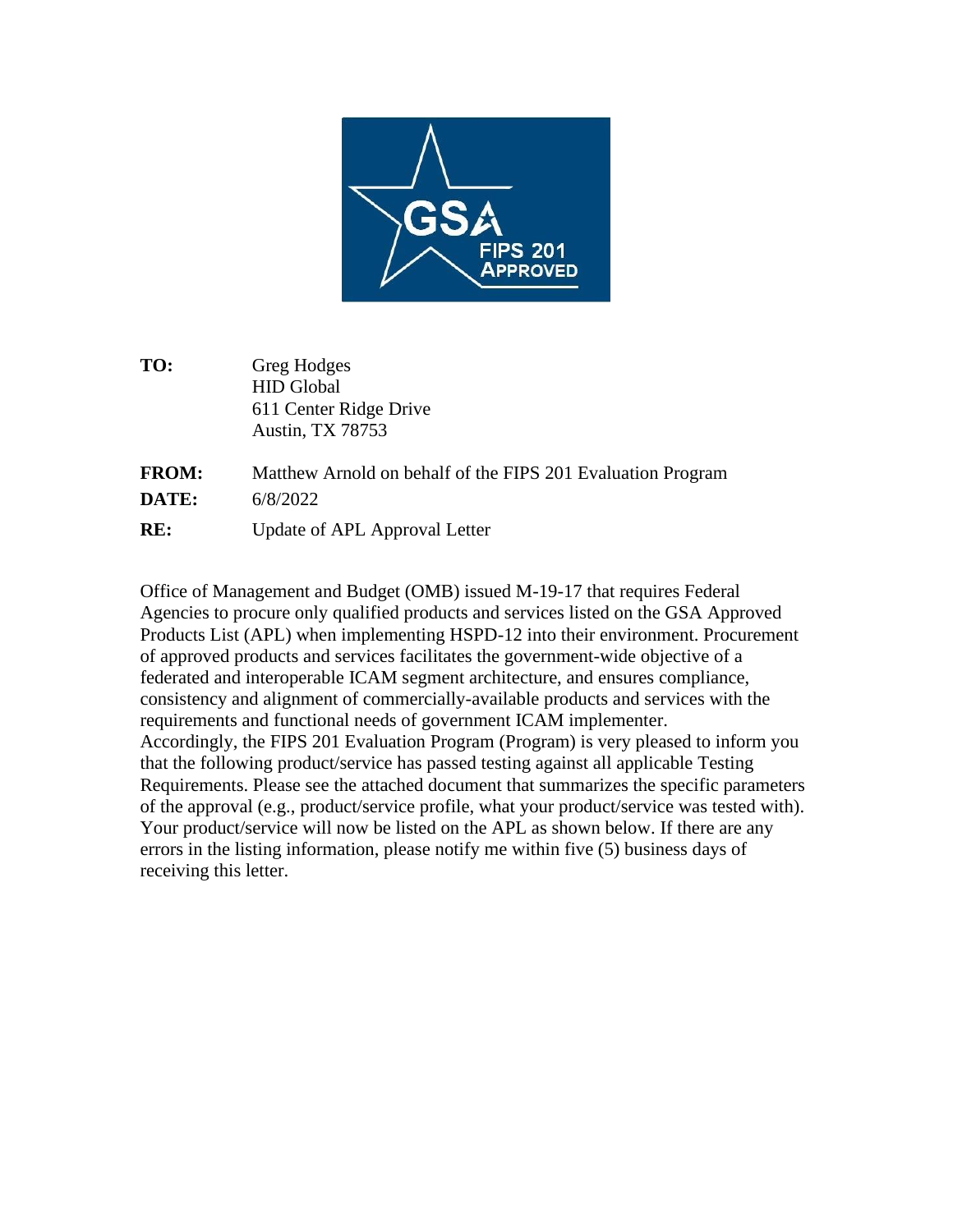# Approval Authorization Letter

## **1 Category- PIV Reader**

## **1.1 APL Certification Number**

- **(APL#10134)**
	- o Signo Contactless smart card reader with keypad
- **(APL#10135)**
	- o Signo contactless smart card reader
- **(APL#10136)**
	- o Signo contactless smart card reader with keypad, mullion
- **(APL#10137)**
	- o Signo contactless smart card reader, mullion

## **1.2 Product/Service Information**

| <b>Organization Name:   HID Global</b>      |                                 |
|---------------------------------------------|---------------------------------|
| Name of Product or Service:   Signo 40K PIV |                                 |
|                                             | Part Number:   40KHxKS-03-xxxxx |
| <b>Hardware Version:   B</b>                |                                 |
| <b>Software Version:</b>                    |                                 |
| Firmware Version: 00992-A                   |                                 |

| <b>Organization Name:   HID Global</b> |                                |
|----------------------------------------|--------------------------------|
| Name of Product or Service:            | Signo 40 PIV                   |
|                                        | Part Number:   40HxKS-03-xxxxx |
| Hardware Version:   B                  |                                |
| <b>Software Version:</b>               |                                |
| Firmware Version: 00992-A              |                                |

| <b>Organization Name:   HID Global</b>      |                                 |
|---------------------------------------------|---------------------------------|
| Name of Product or Service:   Signo 20K PIV |                                 |
|                                             | Part Number:   20KHxKS-03-xxxxx |
| Hardware Version:   B                       |                                 |
| <b>Software Version:</b>                    |                                 |
| Firmware Version: 00992-A                   |                                 |

| <b>Organization Name:</b>   HID Global     |  |
|--------------------------------------------|--|
| Name of Product or Service:   Signo 20 PIV |  |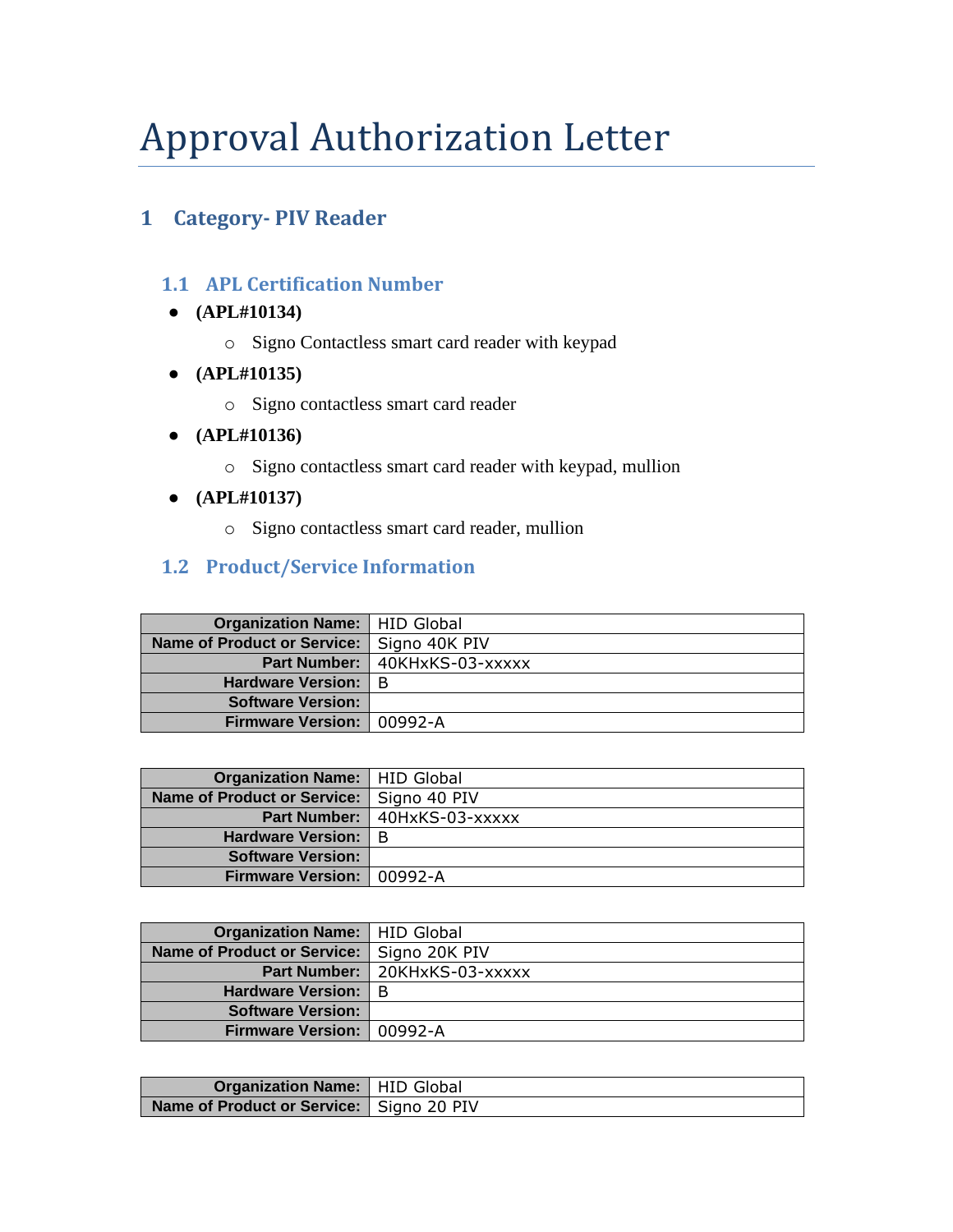|                             | <b>Part Number:   20HxKS-03-xxxxx</b> |
|-----------------------------|---------------------------------------|
| Hardware Version:   B       |                                       |
| <b>Software Version:</b>    |                                       |
| Firmware Version:   00992-A |                                       |

## **1.3 Restrictions:**

This product has been tested and approved as a component of a fully compliant FICAM Solution. The end to end solution components used to test the FICAM compliance of the approved solution(s) are listed below.

#### **13.01 Topology:**

#### **Solution - 1:**

- PACS Infrastructure: (**APL# 10112)**
	- o Carrier Fire & Securities America Corp, Inc. Lenel OnGuard Software for ES, ADV, PRO or Enterprise system types
	- o Embedded Solution
		- LNL X4420 Intelligent System Controller with dual reader interface, includes pivCLASS Embedded Authentication
		- LNL 1300e Single Reader Network Board
		- LNL 1324e IP Dual Reader Interface Board
		- LNL 1300-S3 Series 3 Single Reader Interface
		- LNL 1320-S3 Series 3 Dual Reader Interface
- Validation System: (**APL# 10113)**
	- o pivCLASS Registration Engine for Lenel OnGuard
	- o pivCLASS Certificate Manager
	- o pivCLASS Reader Services
	- o pivCLASS IDPublisher
	- o pivCLASS Embedded Authentication Firmware

#### **Solution - 2:**

- PACS Infrastructure (**APL# 10075**)
	- o DNA Fusion Access Control Software
	- o SSP-D2 Intelligent Controller
	- o NCS-100 Single Door Subcontroller
	- o NCS-200 Reader Interface Module
	- o RSC-2 Dual Door Subcontroller
	- o SSP-LX Intelligent controller series with Embedded Authentication
- Validation System (**APL# 10076**)
	- o HID pivCLASS Registration Engine for Open Options DNA Fusion
	- o HID pivCLASS Certificate Manager, Release
	- o HID pivCLASS IDPublisher, Release
	- o HID pivCLASS Reader Services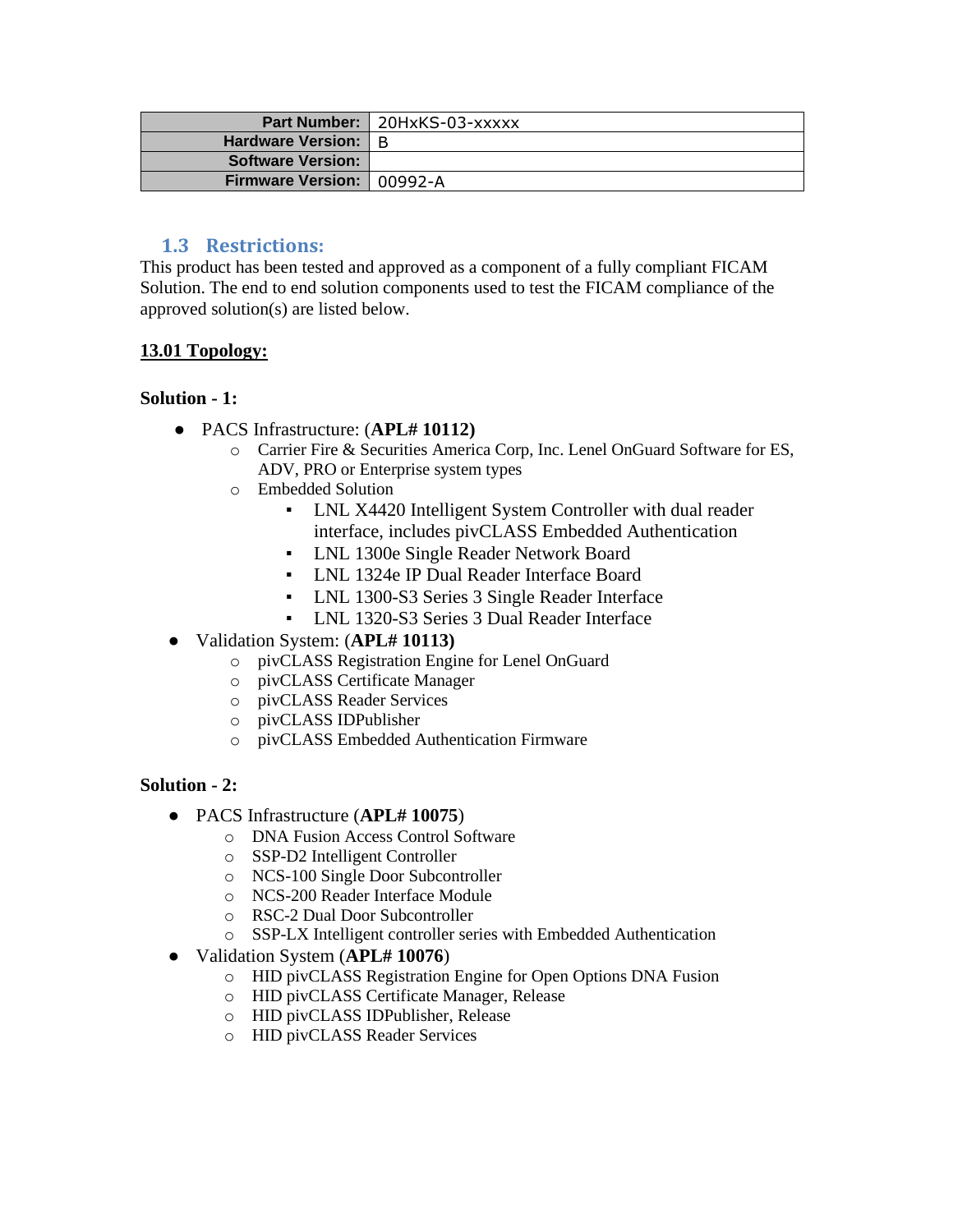#### **Solution - 3:**

- PACS Infrastructure (**APL# 10131)**
	- o ReconaSense 7000 FIPS201 edition
	- o HID Mercury LP4502 with Embedded Authentication
	- o HID Global MR52-S3 Two Reader Interface
	- o HID Global MR62e IP Dual Reader Interface
- Validation System (**APL# 10132**)
	- o pivCLASS Registration Engine for ReconaSense
	- o pivCLASS Certificate Manager
	- o pivCLASS Reader Services
	- o pivCLASS IDPublisher

#### **Solution - 4:**

- PACS Infrastructure (**APL# 10061**)
	- o Genetec Security Center Synergis Physical Access Control System
	- o Synergis Cloudlink Master Controller Kit
	- o Mercury LP-4502 Intelligent Controller
	- o Mercury MR52-S3 Two-Reader Interface
	- o Mercury MS50-S3 Single Reader Interface
	- o pivCLASS Authentication Module
	- o Mercury LP-1502 Two-Door Controller
- Validation System (**APL# 10062**)
	- o pivCLASS Registration Engine for Genetec Security Center Synergis Release
	- o pivCLASS Certificate Manager Release
	- o pivCLASS Reader Services Release
	- o pivCLASS IDPublisher Release

#### **Solution - 5:**

- PACS Infrastructure (**APL# 10036**)
	- o Access It! Universal Software with USB Dongle
	- o Hybrid Intelligent System Controller
	- o Intelligent Two Door System Controller
- Validation System (**APL# 10037**)
	- o pivCLASS Registration Engine for RS2 Access It!
	- o pivCLASS Certificate Manager
	- o pivCLASS Reader Services
	- o pivCLASS IDPublisher
	- o pivCLAS Embedded firmware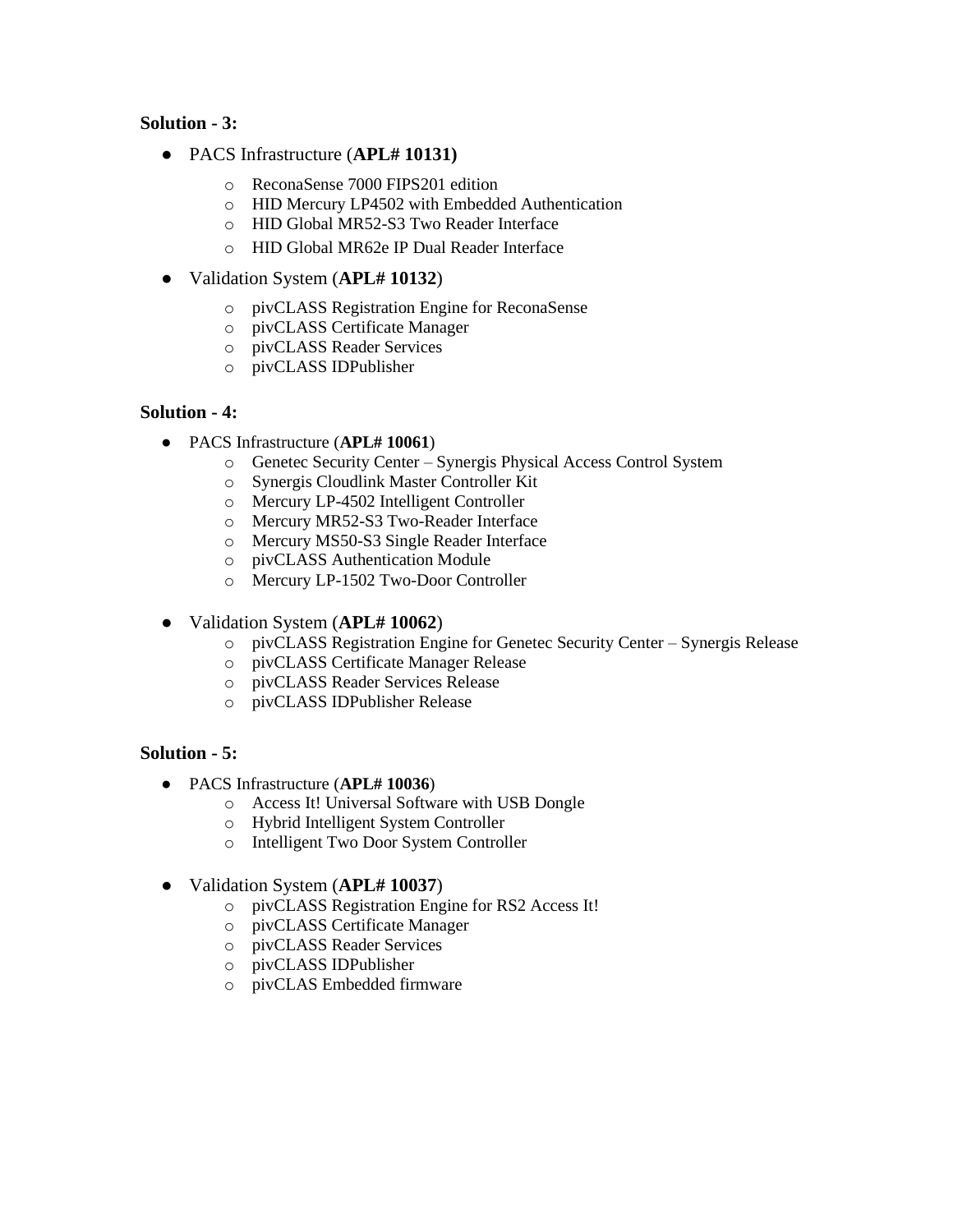#### **Solution - 6:**

- PACS Infrastructure (**APL# 10122**)
	- o Avigilon AMC software
	- o MC52-S3 Two Reader Interface Module
	- o LP4502 Intelligent Two Door Controller w/ Embedded Authentication
	- o MR62e Reader Interface Module
- Validation System (**APL# 10123**)
	- o pivCLASS Registration Engine for Avigilon ACM
	- o pivCLASS Certificate Manager
	- o pivCLASS Reader Services
	- o pivCLASS IDPublisher
	- o pivCLAS Embedded firmware

#### **Solution - 7:**

- PACS Infrastructure (**APL# 10063**)
	- o Honeywell Pro-Watch CE Server Software
	- o Mercury LP25000 Intelligent Controller
	- o Mercury LP1502 Intelligent Controller
	- o Mercury MR52S3 Dual Reader Board
	- o Honeywell PW7K1ICE/LP1501 Single Door Controller
	- o Honeywell PW7K1IC/LP1502 Honeywell PW-7000 Intelligent Controller
	- o Honeywell PW7K1R2 Honeywell PW-7000 2 Reader SIO Board
	- o Mercury LP4502 Intelligent Controller
	- o Mercury LP4502 AAM Embedded Authentication Module
	- o Mercury MR62e Single Door POE Reader Board
	- o Mercury MR50S3 Series 3 Single Reader Board
- Validation System (**APL# 10064**)
	- o pivCLASS Registration Engine for Honeywell Pro-Watch
	- o pivCLASS Certificate Manager
	- o pivCLASS Reader Services
	- o pivCLASS IDPublisher
	- o pivCLAS Embedded firmware